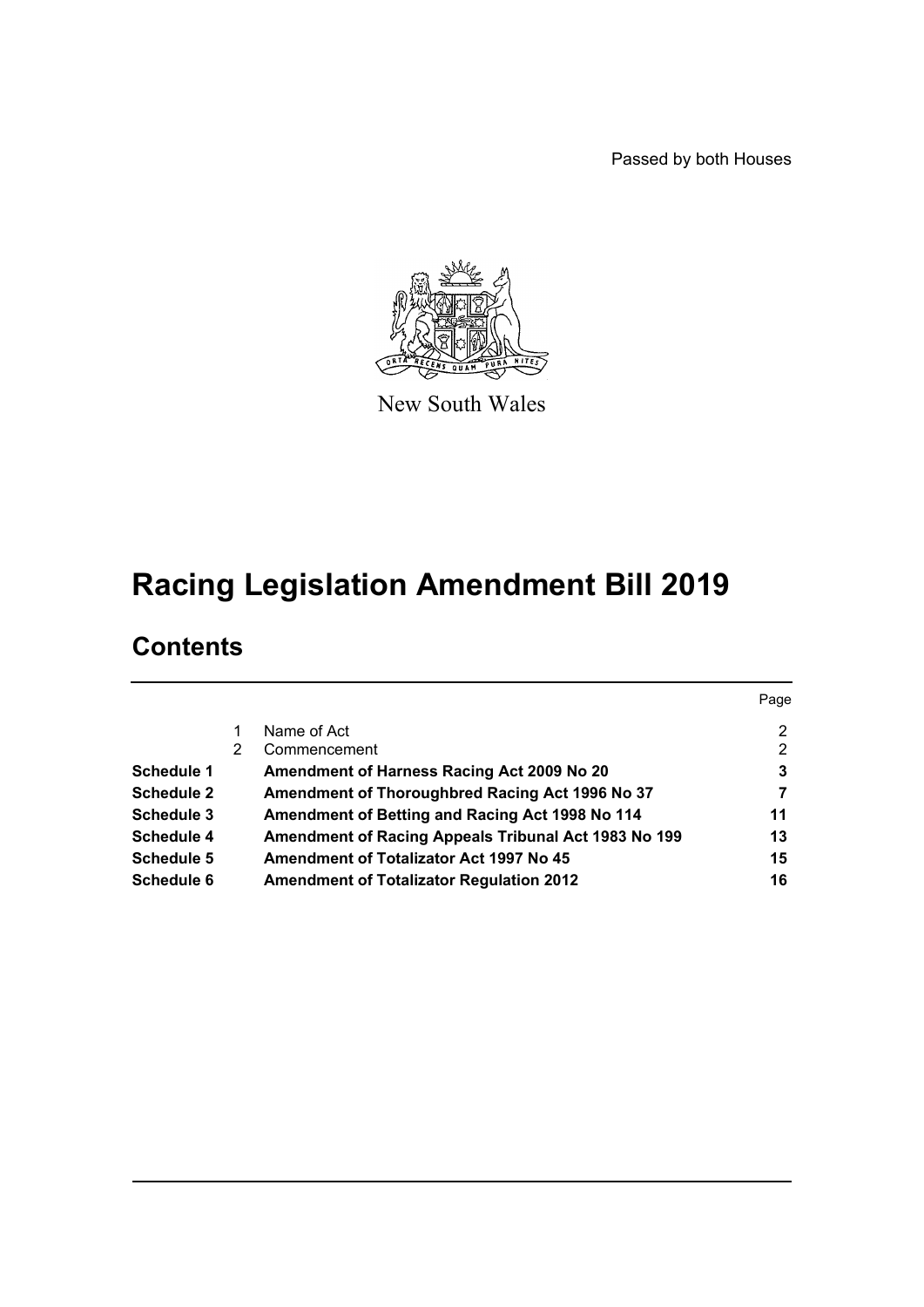*I certify that this public bill, which originated in the Legislative Assembly, has finally passed the Legislative Council and the Legislative Assembly of New South Wales.*

> *Clerk of the Legislative Assembly. Legislative Assembly, Sydney,* , 2019



New South Wales

# **Racing Legislation Amendment Bill 2019**

Act No , 2019

An Act to make miscellaneous amendments to various Acts and an instrument that relate to racing and associated matters.

*I have examined this bill and find it to correspond in all respects with the bill as finally passed by both Houses.*

*Assistant Speaker of the Legislative Assembly.*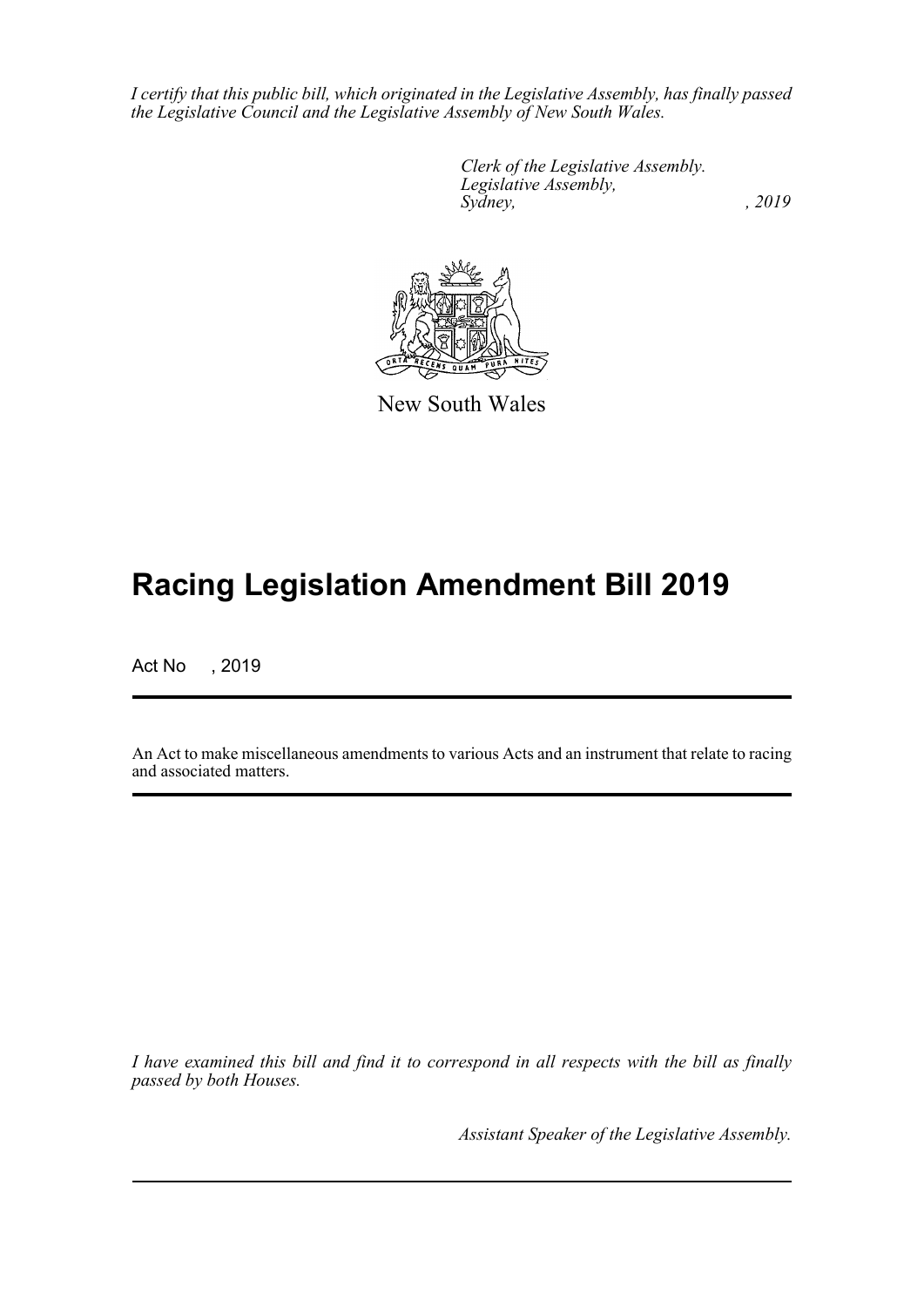## <span id="page-2-0"></span>**The Legislature of New South Wales enacts—**

#### **1 Name of Act**

This Act is the *Racing Legislation Amendment Act 2019*.

#### <span id="page-2-1"></span>**2 Commencement**

- (1) This Act commences on a day or days to be appointed by proclamation, except as provided by subsection (2).
- (2) Schedules 5 and 6 commence on the date of assent to this Act.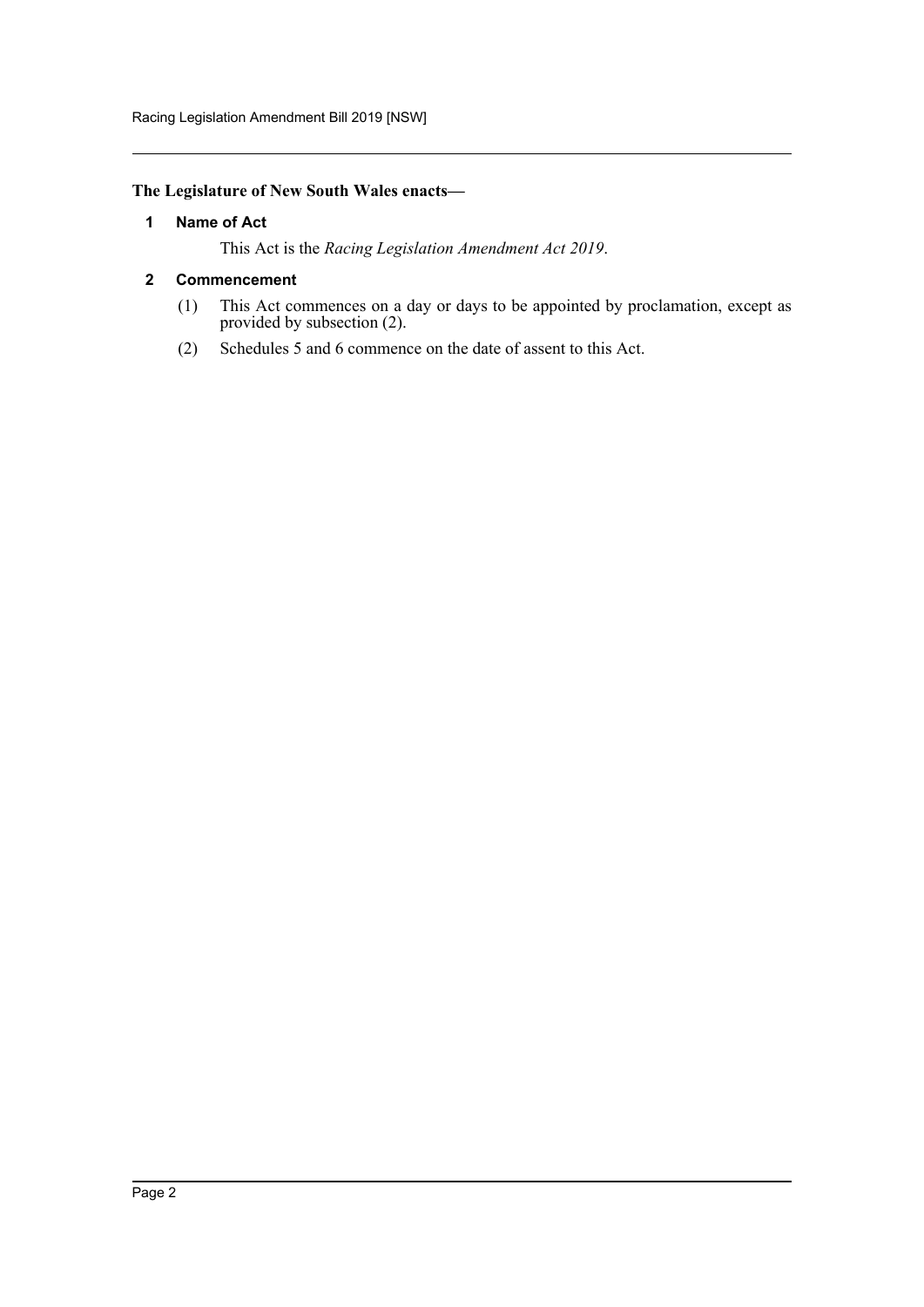# <span id="page-3-0"></span>**Schedule 1 Amendment of Harness Racing Act 2009 No 20**

## **[1] Section 23 Rules generally**

Insert after section 23(3)—

(4) HRNSW may amend or repeal a rule made under this Division.

## **[2] Part 3, Division 4**

Insert after Division 3—

# **Division 4 Special inquiries**

### **27A Definitions**

In this Division—

*compulsion order* and *compulsion powers* have the same meanings as in section 27C.

*information* includes a document or thing that contains information.

*provide information* includes answering a question.

*special inquiry* means a special inquiry established under section 27B. *threat* to harness racing means a threat to—

- (a) the integrity of harness racing, or
- (b) public confidence in the conduct of harness racing.

## **27B Special inquiry**

- (1) HRNSW may, when conducting an inquiry, decide to treat the inquiry as a special inquiry if HRNSW is reasonably satisfied that the inquiry raises a threat to harness racing.
- (2) If a person attending a hearing of a special inquiry is attending because of a compulsion order—
	- (a) the person is entitled to be represented by an Australian legal practitioner, and
	- (b) the person presiding at the hearing is to be assisted by an Australian legal practitioner who has been practising in the State for at least 7 years, and
	- (c) the Australian legal practitioner assisting the person presiding must explain to the person the subject of the compulsion order—
		- (i) the effect of the compulsion powers specified in the order, and
		- (ii) the effect of section 27E.
- (3) The rules may make further provision for the conduct of a special inquiry, including the procedures to be followed at a hearing of the special inquiry.
- (4) Nothing in this section limits the power of HRNSW to otherwise inquire into any matter.

### **27C Compulsion orders**

(1) HRNSW may apply to the Supreme Court for an order (a *compulsion order*) authorising HRNSW to use the following powers (*compulsion powers*) on a person for the purposes of obtaining information of relevance to a special inquiry (*relevant information*)—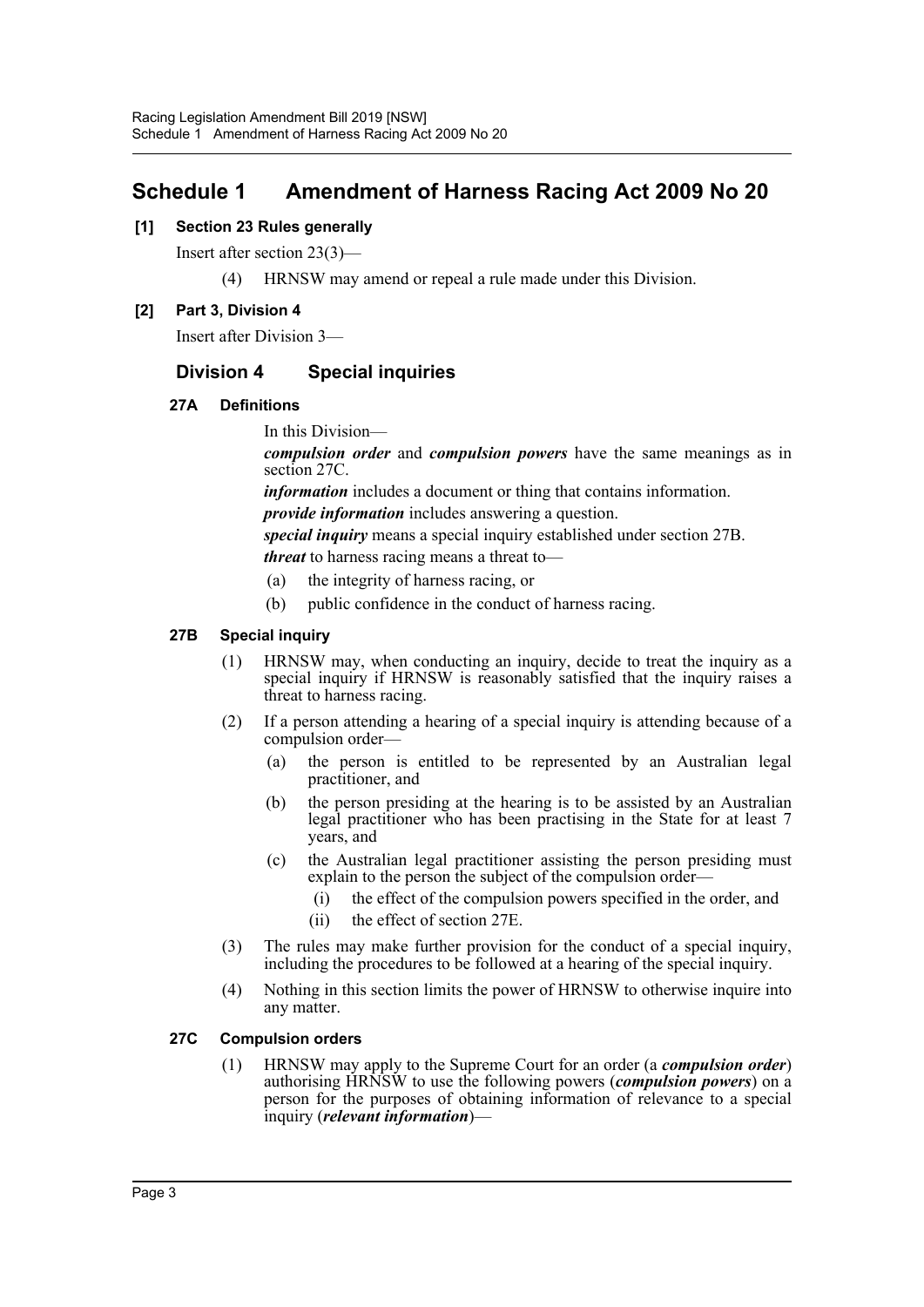- (a) the power to order the person to attend a hearing of the special inquiry on the days specified in the order,
- (b) the power to order the person to provide the relevant information at a hearing,
- (c) the power to order the person to otherwise provide the relevant information to the special inquiry.
- (2) HRNSW may apply for the compulsion order only if it is reasonably satisfied that—
	- (a) the person has relevant information and the person is unwilling to provide the relevant information to the special inquiry, or
	- (b) the person has relevant information and exceptional circumstances exist that require a compulsion power to be used without first asking the person to voluntarily provide the relevant information.
- (3) For the purposes of subsection (2)(b), exceptional circumstances include circumstances in which there is a very high likelihood that relevant information essential to the special inquiry will be lost.
- (4) The Supreme Court is to decide the application for the compulsion order in the absence of the person and without conducting a hearing unless it is satisfied that the interests of justice require the person to be present.
- (5) The Supreme Court is, when deciding if the interests of justice require the person to be present, to take into account—
	- (a) the risk that the relevant information may be lost if the person is given advance notice of the proposed exercise of compulsion powers, and
	- (b) any other matter the Court considers relevant.
- (6) The Supreme Court is, when deciding whether to grant the compulsion order, to take into account the following—
	- (a) the nature of the threat to harness racing that the special inquiry is considering,
	- (b) the value to the special inquiry of the relevant information sought,
	- (c) the likelihood the person has the relevant information,
	- (d) the likelihood the person would be unwilling to provide the relevant information,
	- (e) if the application was made on the basis of HRNSW being satisfied that exceptional circumstances exist, the nature of the exceptional circumstances,
	- (f) the harm likely to be caused to the person if the order is granted and the person is required to provide relevant information that may incriminate the person,
	- (g) any other matter the Court considers relevant.
- (7) If the Court decides to grant the compulsion order, it must specify the following in the order—
	- (a) the name of the person the subject of the order,
	- (b) the compulsion powers HRNSW is authorised to use,
	- (c) any limitation to which the use of the compulsion powers is subject,
	- (d) the day on which the order expires.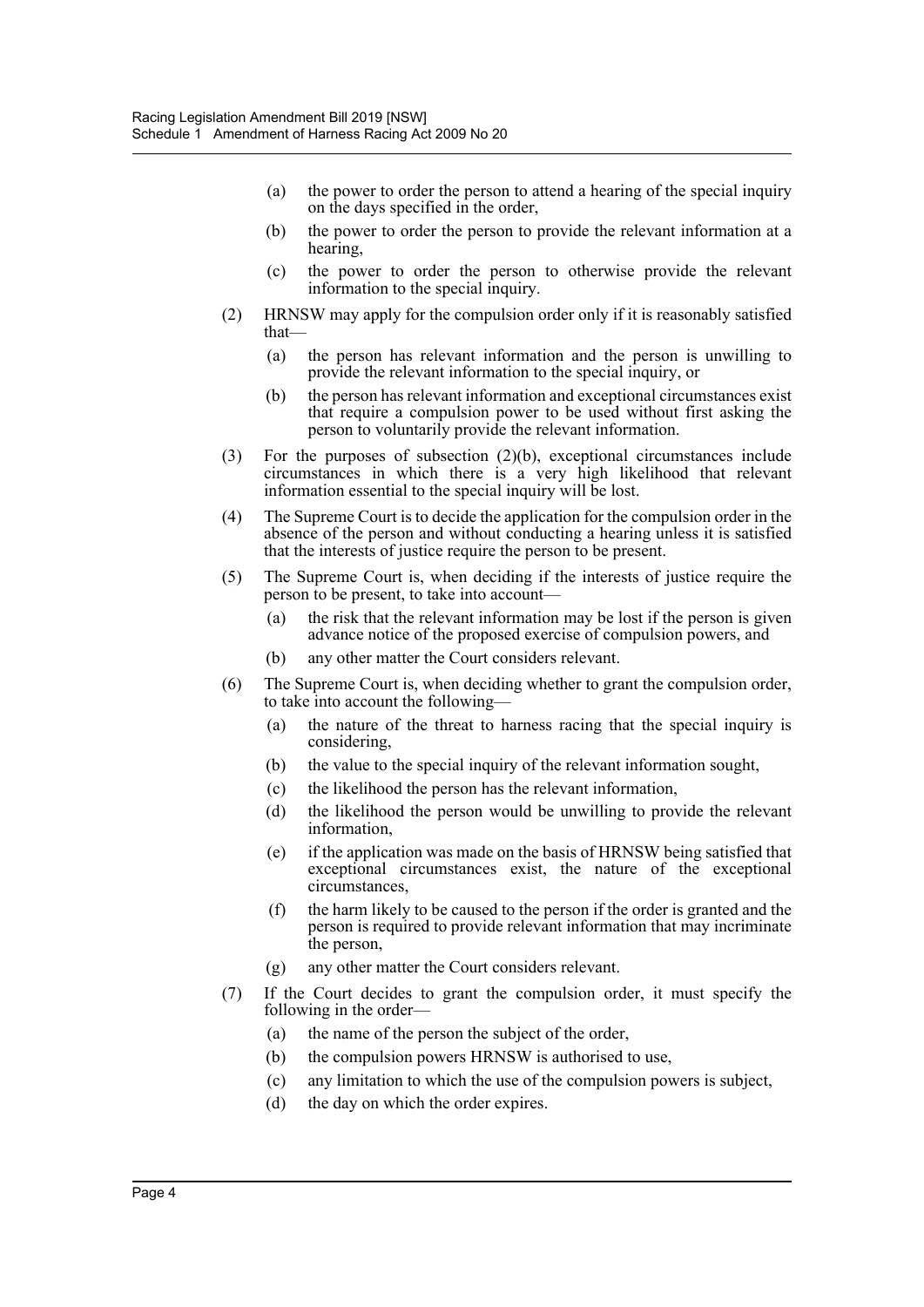- (8) The Court must give reasons for its decision to grant or refuse to grant the compulsion order.
- (9) A reference in this section to relevant information being *lost* includes a reference to the relevant information being concealed, altered, destroyed or otherwise being made unavailable to a special inquiry.

#### **27D HRNSW may exercise compulsion powers in accordance with order**

- (1) HRNSW may, in accordance with a compulsion order, exercise a compulsion power on the person the subject of the compulsion order.
- (2) Before exercising the compulsion power on the person, HRNSW must inform the person in writing of the following—
	- (a) that a compulsion order has been made in relation to the person,
	- (b) what the compulsion power requires the person to do,
	- (c) the reasonable time within which the person must comply with the requirement,
	- (d) the penalty for failing to comply with the requirement.
- (3) A person must not fail to comply with a requirement imposed on the person by the exercise of a compulsion power.

Maximum penalty—100 penalty units or 6 months imprisonment, or both.

#### **27E Provisions relating to requirements to provide information**

#### (1) **Warning to be given on each occasion**

A person is not guilty of an offence of failing to comply with a requirement under this Division to provide information unless the person was warned on that occasion that a failure to comply is an offence.

#### (2) **Self-incrimination not an excuse**

A person is not excused from a requirement under this Division to provide information on the ground that the information might incriminate the person or make the person liable to a penalty.

#### (3) **Information not admissible in other proceedings**

However, any information provided by a natural person in compliance with a requirement under this Division is not admissible in evidence against the person in disciplinary, civil or criminal proceedings (except for proceedings under this Act).

#### (4) **Further information**

Further information obtained as a result of information provided in compliance with a requirement under this Division is not inadmissible on the ground—

- (a) that the information had to be provided, or
- (b) that the information might incriminate the person.

#### **27F Review of penalty for offence**

- (1) The Minister is to review the penalty imposed by section 27D(3) to determine whether the level of the penalty remains valid and appropriate for securing the objectives of this Division.
- (2) The review is to be undertaken as soon as possible after the period of 3 years from the commencement of that section.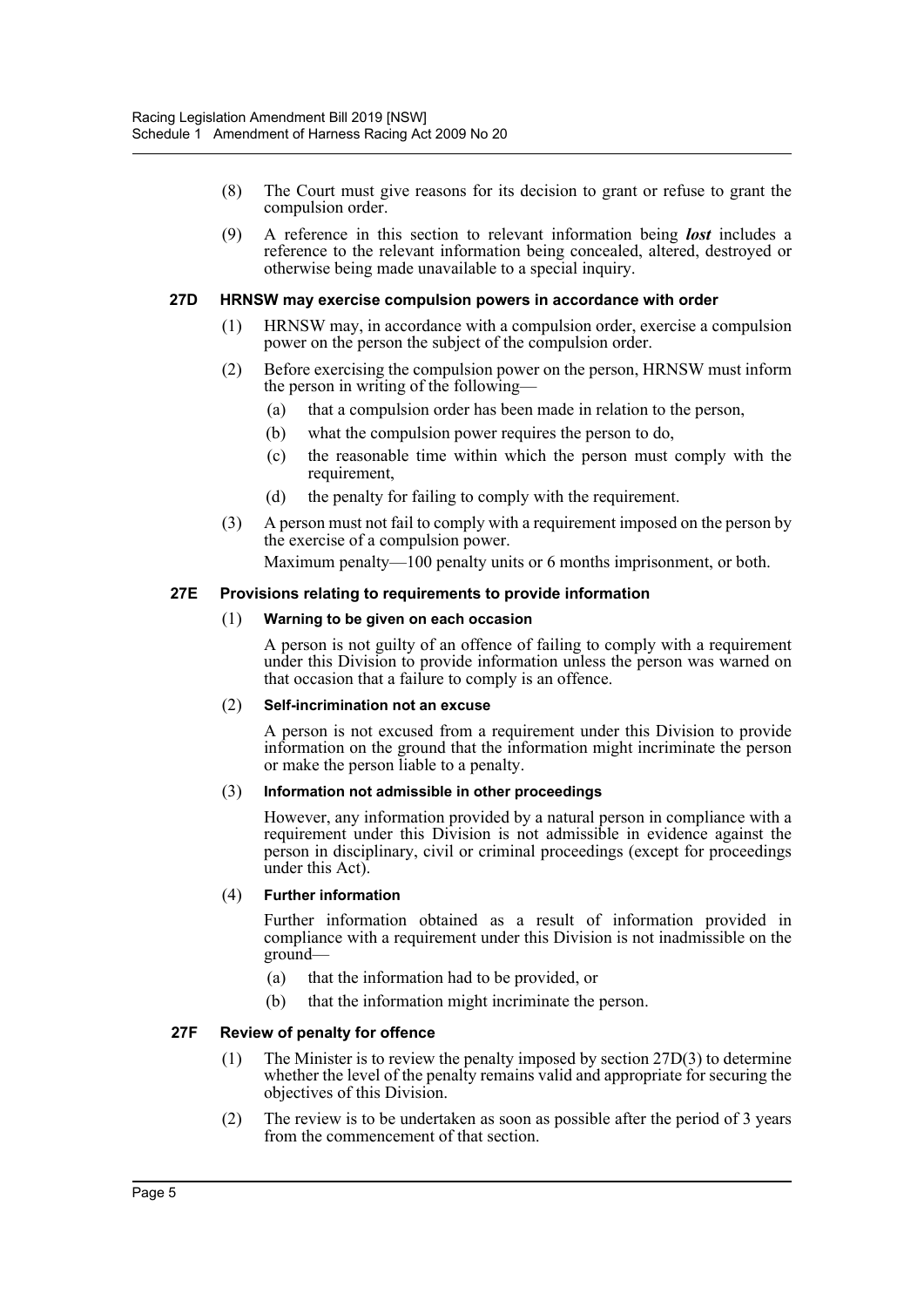(3) A report on the outcome of the review is to be tabled in each House of Parliament within 12 months after the end of the period of 3 years.

#### **[3] Section 49 Review of Act**

Omit the section.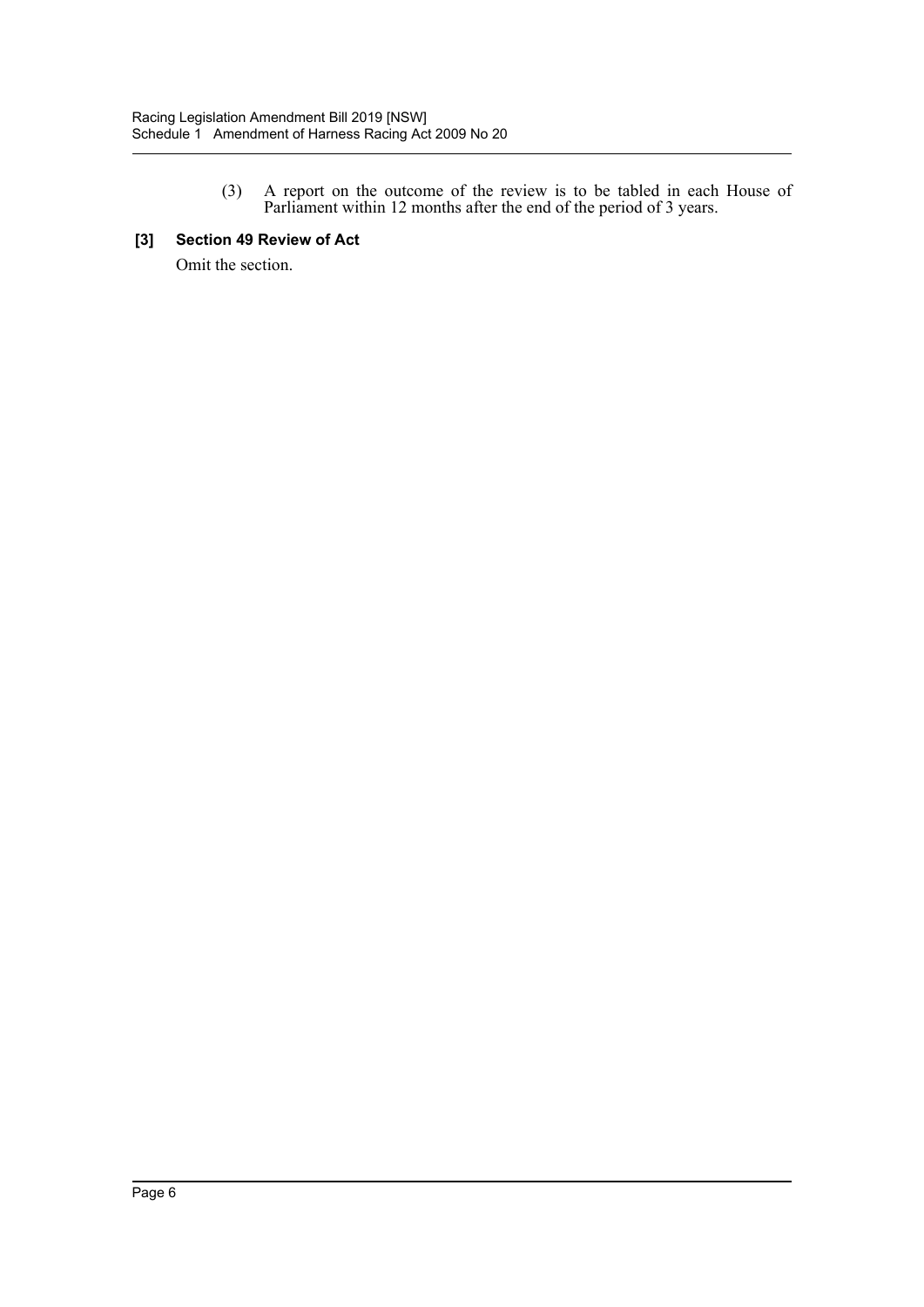# <span id="page-7-0"></span>**Schedule 2 Amendment of Thoroughbred Racing Act 1996 No 37**

## **[1] Part 2A, Divisions 5 and 6**

Insert after Division 4—

# **Division 5 Rules**

#### **29O Rules in relation to horse racing**

Racing NSW may make rules, not inconsistent with this Act or the regulations, for or with respect to—

- (a) the control and regulation of horse racing, or
- (b) the exercise of the functions of Racing NSW.

#### **29P Rules generally**

- (1) A provision of a rule made under this Division may—
	- (a) apply generally or be limited in its application by reference to specified exceptions or factors, or
	- (b) apply differently according to different factors of a specified kind, or
	- (c) authorise any matter or thing to be from time to time determined, applied or regulated by any specified person or body,

or may do any combination of those things.

- (2) A rule made under this Division may apply, adopt or incorporate any publication as in force at a particular time or as in force from time to time.
- (3) A rule made under this Division may not be made for or with respect to any of the matters for or with respect to which regulations may be made by virtue of this Act.
- (4) Racing NSW may amend or repeal a rule made under this Division.

# **Division 6 Special inquiries**

### **29Q Definitions**

In this Division—

*compulsion order* and *compulsion powers* have the same meanings as in section 29S.

*information* includes a document or thing that contains information.

*provide information* includes answering a question.

*special inquiry* means a special inquiry established under section 29R. *threat* to horse racing means a threat to—

- (a) the integrity of horse racing, or
- (b) public confidence in the conduct of horse racing.

### **29R Special inquiry**

(1) Racing NSW may, when conducting an inquiry, decide to treat the inquiry as a special inquiry if Racing NSW is reasonably satisfied that the inquiry raises a threat to horse racing.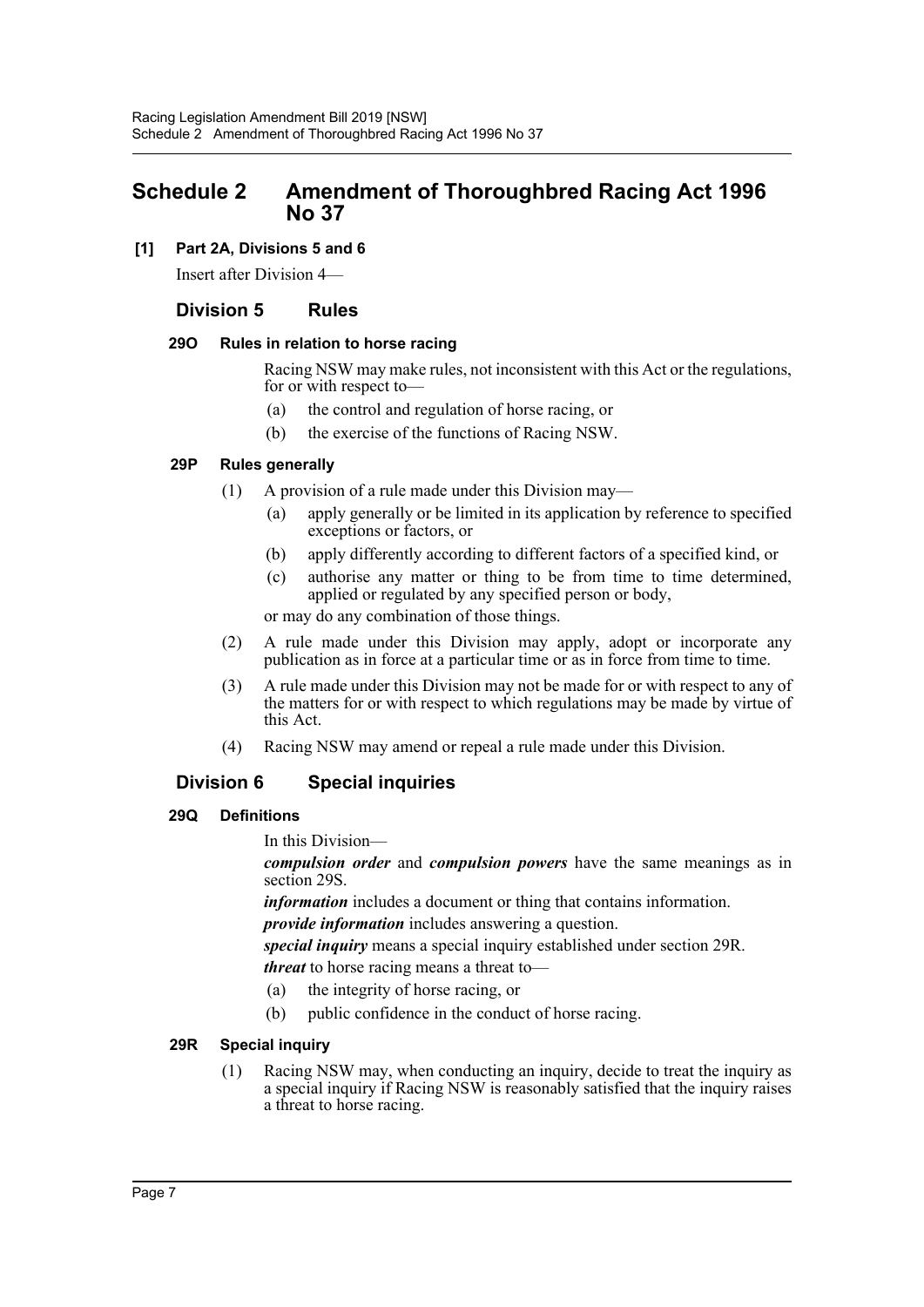- (2) If a person attending a hearing of a special inquiry is attending because of a compulsion order—
	- (a) the person is entitled to be represented by an Australian legal practitioner, and
	- (b) the person presiding at the hearing is to be assisted by an Australian legal practitioner who has been practising in the State for at least 7 years, and
	- (c) the Australian legal practitioner assisting the person presiding must explain to the person the subject of the compulsion order—
		- (i) the effect of the compulsion powers specified in the order, and
		- (ii) the effect of section 29U.
- (3) The rules may make further provision for the conduct of a special inquiry, including the procedures to be followed at a hearing of the special inquiry.
- (4) Nothing in this section limits the power of Racing NSW to otherwise inquire into any matter.

#### **29S Compulsion orders**

- (1) Racing NSW may apply to the Supreme Court for an order (a *compulsion order*) authorising Racing NSW to use the following powers (*compulsion powers*) on a person for the purposes of obtaining information of relevance to a special inquiry (*relevant information*)—
	- (a) the power to order the person to attend a hearing of the special inquiry on the days specified in the order,
	- (b) the power to order the person to provide the relevant information at a hearing,
	- (c) the power to order the person to otherwise provide the relevant information to the special inquiry.
- (2) Racing NSW may apply for the compulsion order only if it is reasonably satisfied that—
	- (a) the person has relevant information and the person is unwilling to provide the relevant information to the special inquiry, or
	- (b) the person has relevant information and exceptional circumstances exist that require a compulsion power to be used without first asking the person to voluntarily provide the relevant information.
- (3) For the purposes of subsection (2)(b), exceptional circumstances include circumstances in which there is a very high likelihood that relevant information essential to the special inquiry will be lost.
- (4) The Supreme Court is to decide the application for the compulsion order in the absence of the person and without conducting a hearing unless it is satisfied that the interests of justice require the person to be present.
- (5) The Supreme Court is, when deciding if the interests of justice require the person to be present, to take into account—
	- (a) the risk that the relevant information may be lost if the person is given advance notice of the proposed exercise of compulsion powers, and
	- (b) any other matter the Court considers relevant.
- (6) The Supreme Court is, when deciding whether to grant the compulsion order, to take into account the following—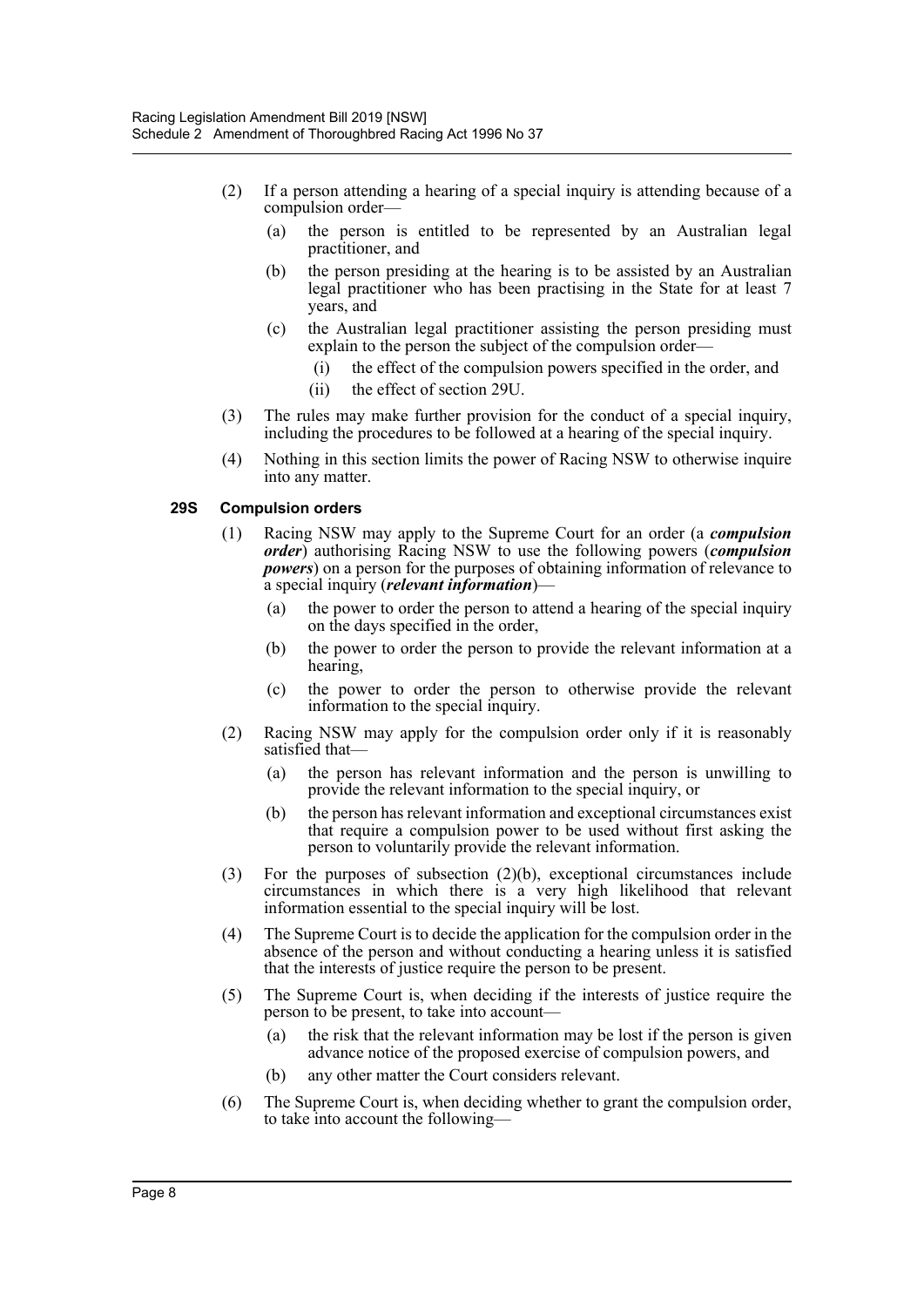- (a) the nature of the threat to horse racing that the special inquiry is considering,
- (b) the value to the special inquiry of the relevant information sought,
- (c) the likelihood the person has the relevant information,
- (d) the likelihood the person would be unwilling to provide the relevant information,
- (e) if the application was made on the basis of Racing NSW being satisfied that exceptional circumstances exist, the nature of the exceptional circumstances,
- (f) the harm likely to be caused to the person if the order is granted and the person is required to provide relevant information that may incriminate the person,
- (g) any other matter the Court considers relevant.
- (7) If the Court decides to grant the compulsion order, it must specify the following in the order—
	- (a) the name of the person the subject of the order,
	- (b) the compulsion powers Racing NSW is authorised to use,
	- (c) any limitation to which the use of the compulsion powers is subject,
	- (d) the day on which the order expires.
- (8) The Court must give reasons for its decision to grant or refuse to grant the compulsion order.
- (9) A reference in this section to relevant information being *lost* includes a reference to the relevant information being concealed, altered, destroyed or otherwise being made unavailable to a special inquiry.

#### **29T Racing NSW may exercise compulsion powers in accordance with order**

- (1) Racing NSW may, in accordance with a compulsion order, exercise a compulsion power on the person the subject of the compulsion order.
- (2) Before exercising the compulsion power on the person, Racing NSW must inform the person in writing of the following—
	- (a) that a compulsion order has been made in relation to the person,
	- (b) what the compulsion power requires the person to do,
	- (c) the reasonable time within which the person must comply with the requirement,
	- (d) the penalty for failing to comply with the requirement.
- (3) A person must not fail to comply with a requirement imposed on the person by the exercise of a compulsion power.

Maximum penalty—100 penalty units or 6 months imprisonment, or both.

#### **29U Provisions relating to requirements to provide information**

#### (1) **Warning to be given on each occasion**

A person is not guilty of an offence of failing to comply with a requirement under this Division to provide information unless the person was warned on that occasion that a failure to comply is an offence.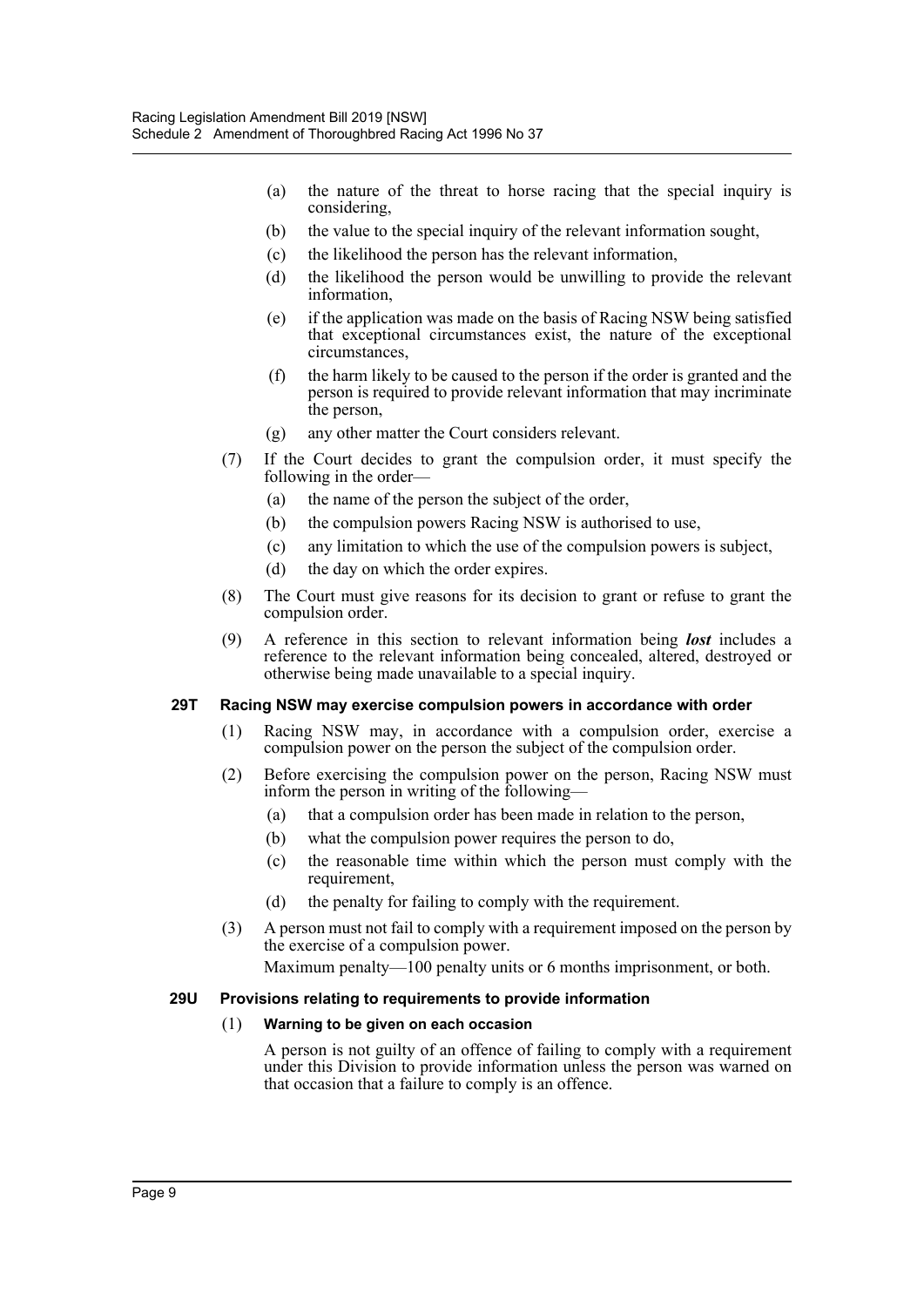#### (2) **Self-incrimination not an excuse**

A person is not excused from a requirement under this Division to provide information on the ground that the information might incriminate the person or make the person liable to a penalty.

#### (3) **Information not admissible in other proceedings**

However, any information provided by a natural person in compliance with a requirement under this Division is not admissible in evidence against the person in disciplinary, civil or criminal proceedings (except for proceedings under this Act).

#### (4) **Further information**

Further information obtained as a result of information provided in compliance with a requirement under this Division is not inadmissible on the ground—

- (a) that the information had to be provided, or
- (b) that the information might incriminate the person.

### **29V Review of penalty for offence**

- (1) The Minister is to review the penalty imposed by section  $29T(3)$  to determine whether the level of the penalty remains valid and appropriate for securing the objectives of this Division.
- (2) The review is to be undertaken as soon as possible after the period of 3 years from the commencement of that section.
- (3) A report on the outcome of the review is to be tabled in each House of Parliament within 12 months after the end of the period of 3 years.

### **[2] Section 50A**

Insert after section 50—

### **50A Nature of proceedings for offences**

Proceedings for an offence under this Act or the regulations may be dealt with summarily before the Local Court.

### **[3] Section 53 Review of Act**

Omit the section.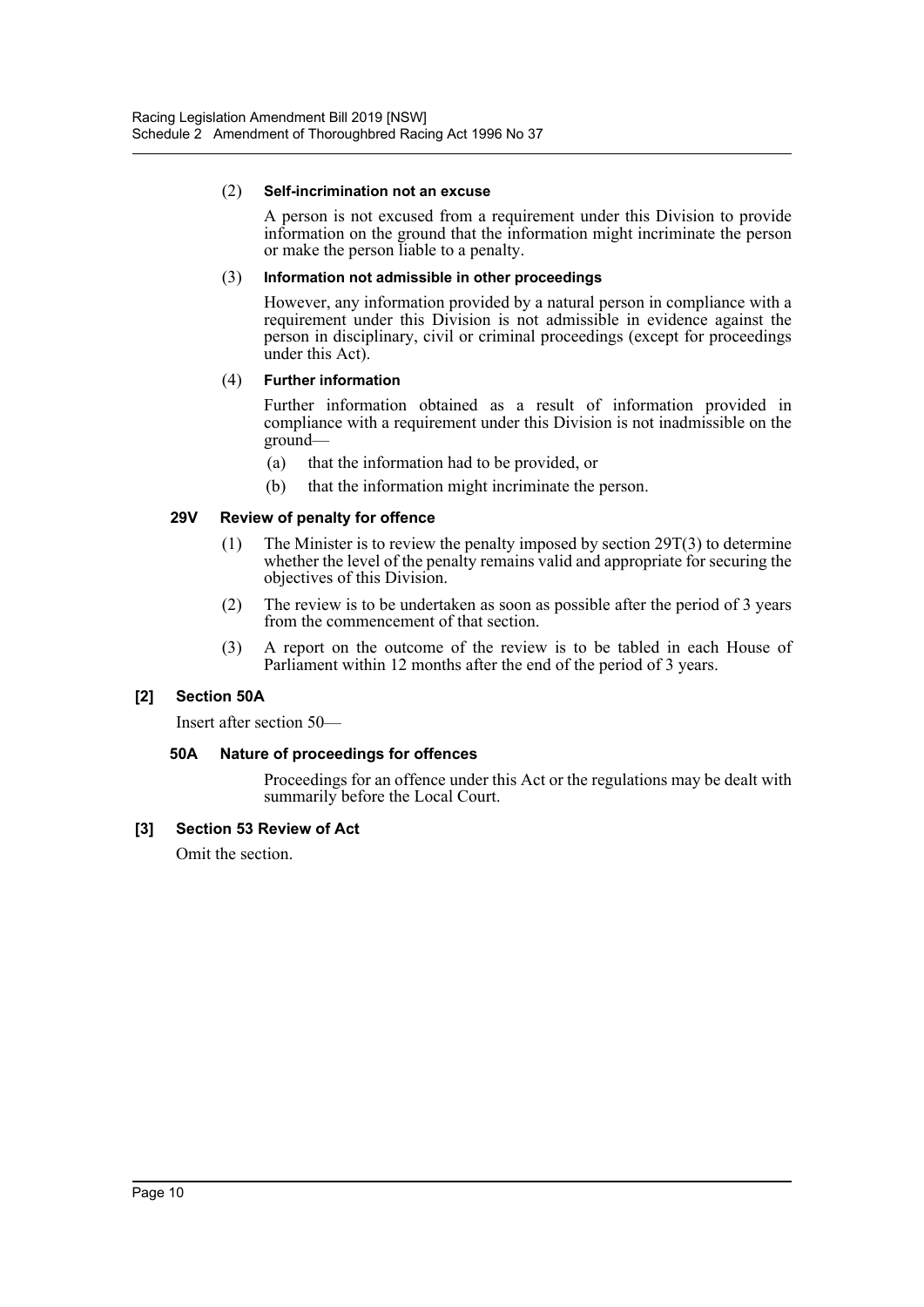# <span id="page-11-0"></span>**Schedule 3 Amendment of Betting and Racing Act 1998 No 114**

#### **Part 2, Division 3**

Insert after Division 2—

# **Division 3 Exclusion of persons from racecourses**

#### **15A Definitions**

In this Division— *Commissioner* means the Commissioner of Police. *exclusion order* has the same meaning as in section 15B.

#### **15B Commissioner of Police may exclude person from racecourses**

- (1) The Commissioner may, by written order (an *exclusion order*), exclude a person from licensed racecourses at any time during which there is a race meeting at the racecourse.
- (2) An exclusion order may be made only if the Commissioner is of the opinion it is necessary to do so in the public interest.
- (3) An exclusion order remains in force for the period specified in the order, unless sooner revoked by the Commissioner.
- (4) The Commissioner is to ensure that a written notice of the making of an exclusion order is given to—
	- (a) each racing controlling body, and
	- (b) if the person the subject of the exclusion order can be reasonably found by the Commissioner, that person.
- (5) The notice must set out the terms of the order and, if it is reasonably practicable to do so, include a photograph of the person the subject of the order.
- (6) Each racing controlling body that is given the notice must give a copy of the notice to each non-proprietary association that is registered as a racing club by the racing controlling body.
- (7) The copy must be given as soon as practicable after the racing controlling body receives the notice.
- (8) The Commissioner is to—
	- (a) notify the appropriate authority in each State or Territory of the making of an exclusion order and the revocation of an exclusion order, and
	- (b) provide the appropriate authorities with the name of the person the subject of the exclusion order and, if practicable, a photograph of that person.
- (9) The Commissioner is not, under this or any other Act or law, required to give any reasons for making an exclusion order if the giving of those reasons would disclose the existence or content of any criminal intelligence report or other criminal information.
- (10) In this section *appropriate authority* means—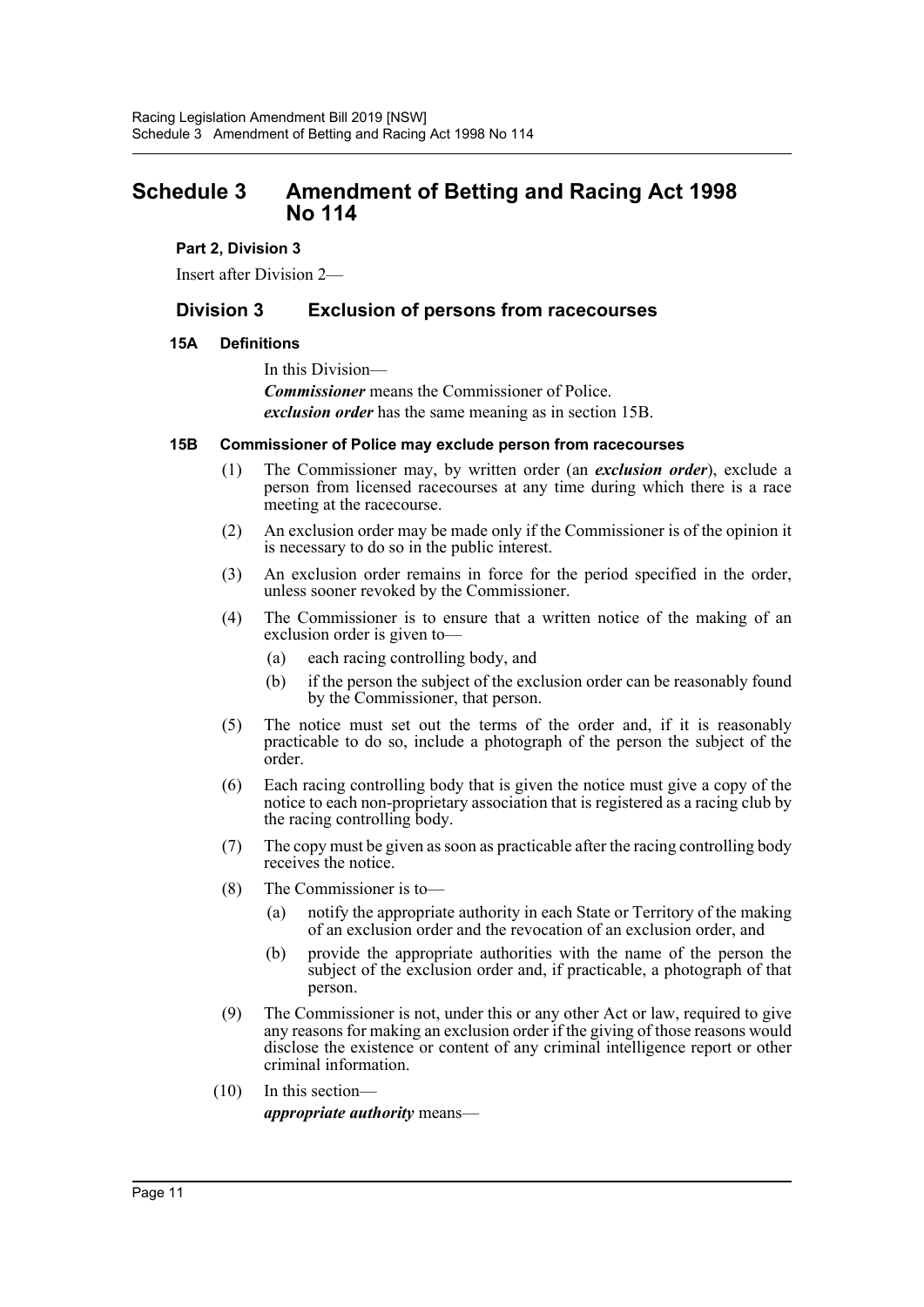- (a) in relation to a State or Territory (other than the Australian Capital Territory)—an authority exercising, in relation to the police force of that State or Territory, functions corresponding to the functions of the Commissioner in relation to the NSW Police Force, or
- (b) in relation to the Australian Capital Territory—the Commissioner of the Australian Federal Police.

#### **15C Entering racecourse in breach of an exclusion order**

A person who is the subject of an exclusion order must not enter, or remain on, a racecourse at any time during which there is a race meeting being held at the racecourse.

Maximum penalty—50 penalty units or imprisonment for 12 months (or both).

#### **15D Right to seek administrative review from Civil and Administrative Tribunal**

- (1) A person may apply to the Civil and Administrative Tribunal for an administrative review under the *Administrative Decisions Review Act 1997* of a decision to make an exclusion order applying to the person.
- (2) In determining the application, the Civil and Administrative Tribunal (and any Appeal Panel of the Tribunal in determining any internal appeal against the review under the *Civil and Administrative Tribunal Act 2013*)
	- is to ensure that it does not, in the reasons for its decision or otherwise. disclose the existence or content of any criminal intelligence report or other criminal information without the approval of the Commissioner, and
	- (b) to prevent the disclosure of a criminal intelligence report or other criminal information, is to receive evidence and hear argument in the absence of the public, the applicant for the administrative review, the applicant's representative and any other interested party, unless the Commissioner approves otherwise.
- (3) If the Tribunal considers that information contained in a criminal intelligence report or other criminal information has not been properly identified, the Tribunal must ask the Commissioner whether the Commissioner wishes to withdraw the information from consideration by the Tribunal in its determination of the application.
- (4) Information that is withdrawn by the Commissioner must not be—
	- (a) disclosed to any person, or
	- (b) taken into consideration by the Tribunal in determining the application.
- (5) Section 53 (Internal reviews) of the *Administrative Decisions Review Act 1997* does not apply in relation to a decision referred to in subsection (1).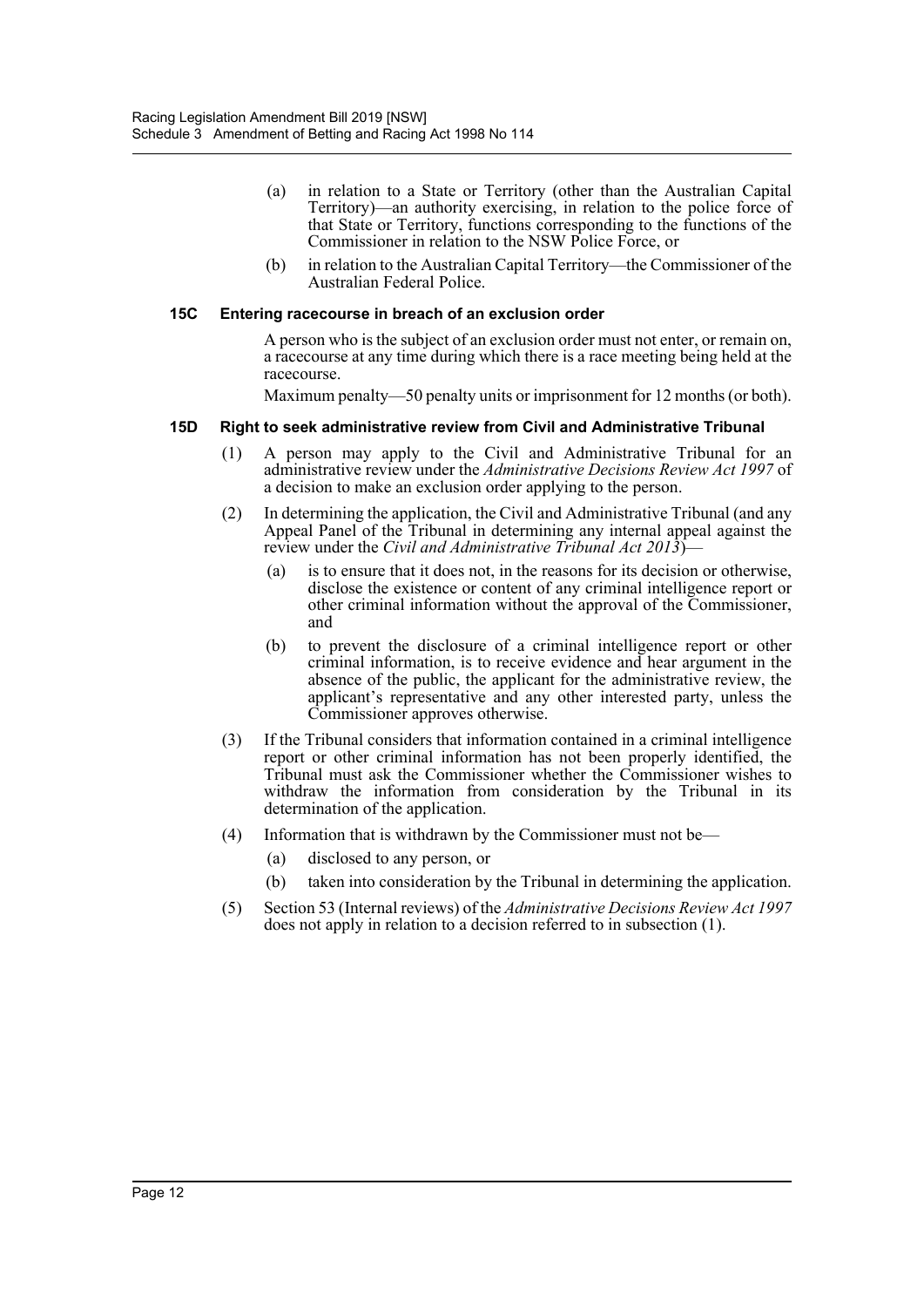# <span id="page-13-0"></span>**Schedule 4 Amendment of Racing Appeals Tribunal Act 1983 No 199**

## **[1] Section 7 Appointment of acting Tribunal**

Omit section 7(1). Insert instead—

- (1) The Minister may from time to time, on the recommendation of the Attorney General, appoint qualified persons to act as the Tribunal—
	- (a) during the illness or absence of the person appointed as the Tribunal, or
	- (b) during a vacancy in the office of the Tribunal, or
	- (c) on the occasions or in respect of the appeals as the person appointed as the Tribunal directs.
- (1A) The Minister, when appointing a qualified person to act as the Tribunal, is to determine the person's place in the order of seniority of persons appointed under this section.

### **[2] Section 8A**

Omit the section. Insert instead—

#### **8A Tribunal may appoint expert assessor**

- (1) The Tribunal may appoint a person with relevant knowledge, expertise and experience as an assessor to help the Tribunal in relation to a particular proceeding.
- (2) An appointment of an assessor is to be made in writing.
- (3) The *Government Sector Employment Act 2013* does not apply to or in respect of an assessor.
- (4) An assessor is entitled to be paid the remuneration (including allowances) determined by the Tribunal (in consultation with the relevant racing controlling body) and specified in the assessor's instrument of appointment.
- (5) In this section *racing controlling body* has the same meaning as in the *Betting and Racing Act 1998*.

### **[3] Section 16A Persons required to attend hearings or produce documents**

Omit the penalty to section 16A(2). Insert instead—

Maximum penalty—100 penalty units or imprisonment for 6 months, or both.

### **[4] Section 19 Staff to assist Tribunal**

Omit "Racing NSW" from section 19(1)(a). Insert instead "a racing controlling body".

### **[5] Section 19(2)**

Omit "direct Racing NSW". Insert instead "direct a racing controlling body".

### **[6] Section 19(2)**

Omit "of Racing NSW". Insert instead "of the racing controlling body".

### **[7] Section 19(3)**

Omit "Racing NSW". Insert instead "A racing controlling body".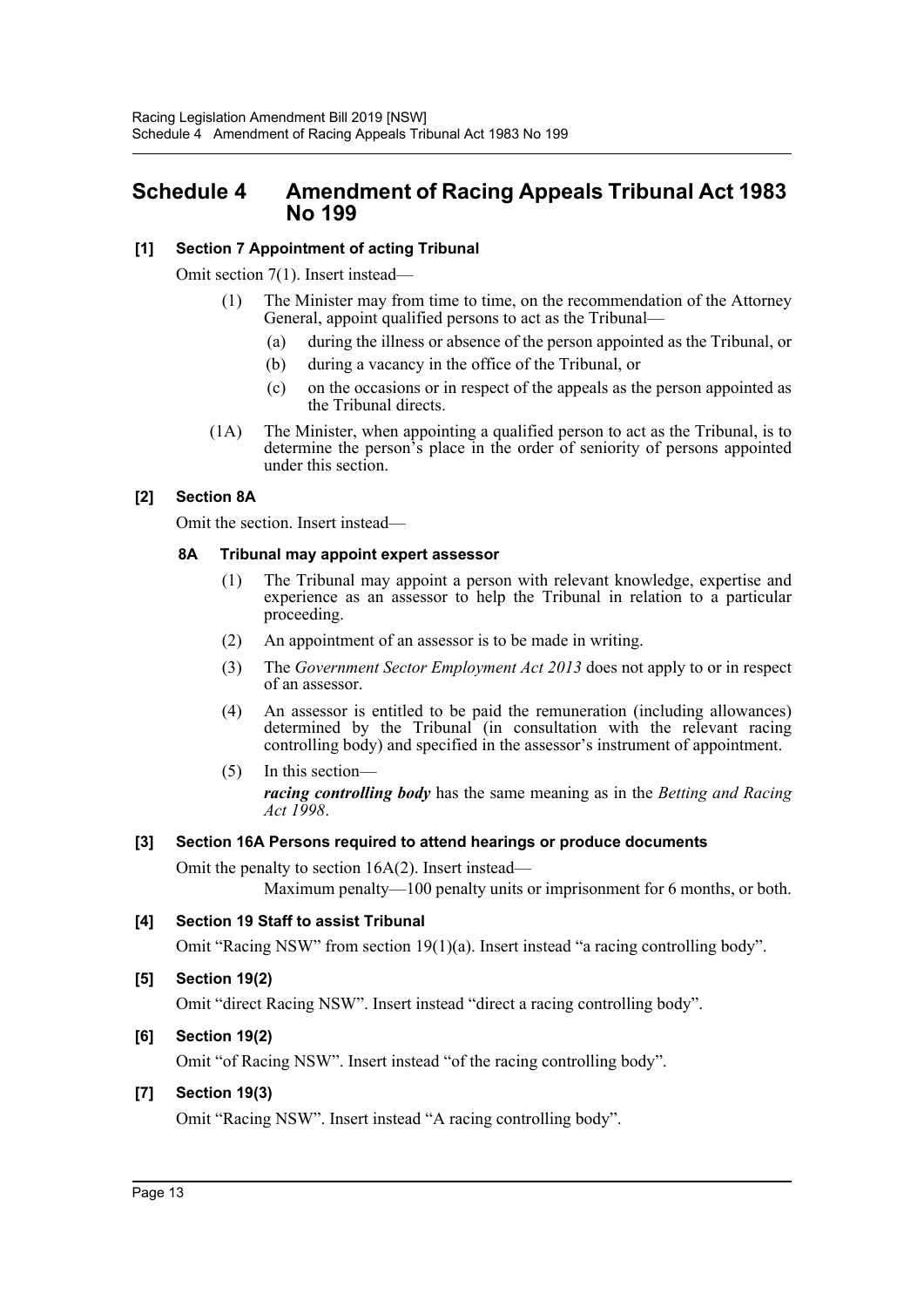## **[8] Section 19(4)**

Insert after section 19(3)—

(4) In this section *racing controlling body* has the same meaning as in the *Betting and Racing Act 1998*.

#### **[9] Section 21**

Omit the section. Insert instead—

#### **21 Service of documents**

- (1) A document that is authorised or required by this Act or the regulations to be served on any person may be served by any of the following methods—
	- (a) in the case of an individual—by personal delivery to the person,
	- (b) by post to the address specified by the person for the service of documents of that kind,
	- (c) in the case of an individual who has not specified such an address—by post to the residential or business address of the person last known to the person serving the document,
	- (d) in the case of a corporation—by post to the registered office or any other office of the corporation or by leaving it at any such office with a person apparently over the age of 16 years,
	- (e) by email to an email address specified by the person for the service of documents of that kind,
	- (f) by any other method authorised by the regulations for the service of documents of that kind.
- (2) Nothing in this section affects the operation of any provision of a law or of the rules of a court authorising a document to be served on a person by any other method.
- (3) In this section, *serve* includes give or send.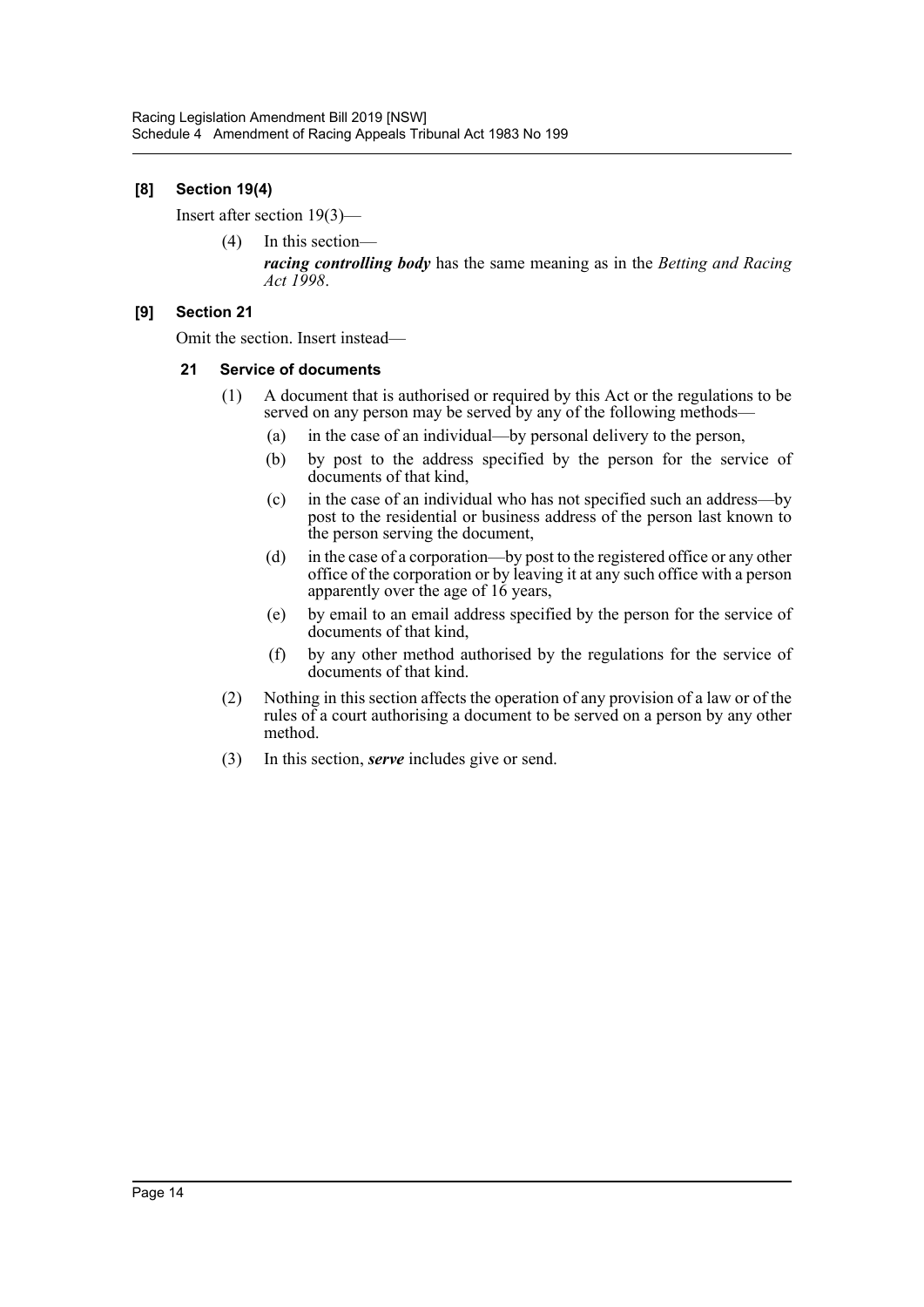# <span id="page-15-0"></span>**Schedule 5 Amendment of Totalizator Act 1997 No 45**

**[1] Sections 68A, 70A and 70B**

Omit the sections.

## **[2] Section 70 Payment of tax reduction amount**

Omit section 70(3) and (4). Insert instead—

(3) A payment under subsection (1) must be made directly to the controlling body.

### **[3] Schedule 2 Savings, transitional and other provisions**

Insert at the end of the Schedule—

# **Part 9 Provisions consequent on enactment of Racing Legislation Amendment Act 2019**

#### **28 Definition**

In this Part *amending Act* means the *Racing Legislation Amendment Act 2019*.

#### **29 Winding up of Tax Reduction Trust Fund**

- (1) On the commencement of Schedule 5[1] to the amending Act, the Tax Reduction Trust Fund is wound up.
- (2) All money standing to the credit of the Tax Reduction Trust Fund immediately before the Fund is wound up is to be paid to Greyhound Racing New South Wales.